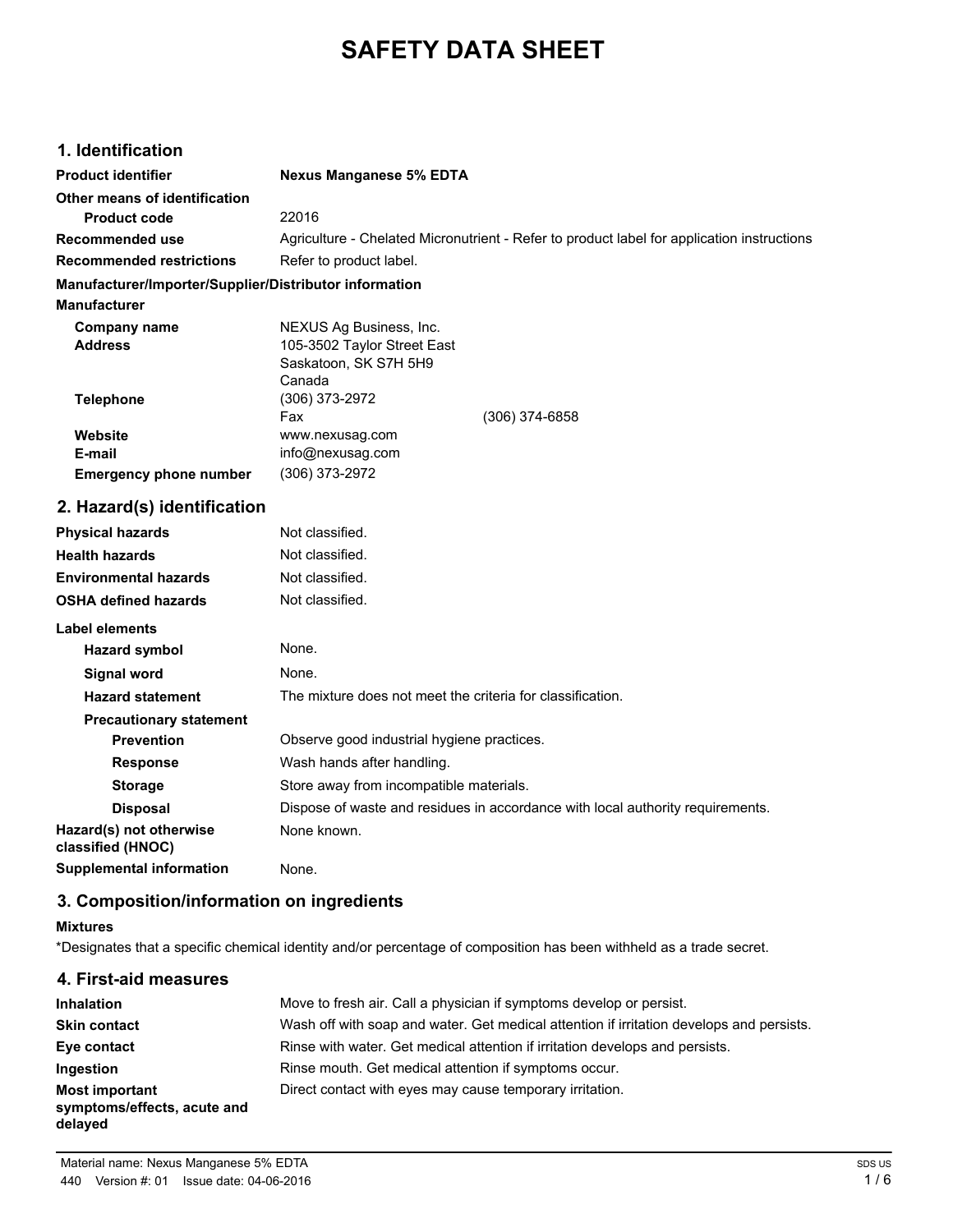**Indication of immediate medical attention and special treatment needed**

Treat symptomatically.

General information **Ensure that medical personnel are aware of the material(s) involved, and take precautions to** protect themselves.

#### **5. Fire-fighting measures**

| Suitable extinguishing media                                     | Water fog. Foam. Dry chemical powder. Carbon dioxide (CO2).                                   |
|------------------------------------------------------------------|-----------------------------------------------------------------------------------------------|
| Unsuitable extinguishing<br>media                                | Do not use water jet as an extinguisher, as this will spread the fire.                        |
| Specific hazards arising from<br>the chemical                    | During fire, gases hazardous to health may be formed.                                         |
| Special protective equipment<br>and precautions for firefighters | Self-contained breathing apparatus and full protective clothing must be worn in case of fire. |
| Fire-fighting<br>equipment/instructions                          | Move containers from fire area if you can do so without risk.                                 |
| <b>Specific methods</b>                                          | Use standard firefighting procedures and consider the hazards of other involved materials.    |
| <b>General fire hazards</b>                                      | No unusual fire or explosion hazards noted.                                                   |

## **6. Accidental release measures**

| <b>Personal precautions,</b><br>protective equipment and<br>emergency procedures | Keep unnecessary personnel away. For personal protection, see section 8 of the SDS.                                                                                                                                                                                                              |
|----------------------------------------------------------------------------------|--------------------------------------------------------------------------------------------------------------------------------------------------------------------------------------------------------------------------------------------------------------------------------------------------|
| <b>Methods and materials for</b><br>containment and cleaning up                  | Large Spills: Stop the flow of material, if this is without risk. Dike the spilled material, where this is<br>possible. Cover with plastic sheet to prevent spreading. Absorb in vermiculite, dry sand or earth<br>and place into containers. Following product recovery, flush area with water. |
|                                                                                  | Small Spills: Wipe up with absorbent material (e.g. cloth, fleece). Clean surface thoroughly to<br>remove residual contamination.                                                                                                                                                                |
|                                                                                  | Never return spills to original containers for re-use. For waste disposal, see section 13 of the SDS.                                                                                                                                                                                            |
| <b>Environmental precautions</b>                                                 | Avoid discharge into drains, water courses or onto the ground.                                                                                                                                                                                                                                   |
| 7 Handling and otaxona                                                           |                                                                                                                                                                                                                                                                                                  |

## **7. Handling and storage**

**Precautions for safe handling** Avoid prolonged exposure. Observe good industrial hygiene practices. **Conditions for safe storage, including any incompatibilities** Store in original tightly closed container. Store away from incompatible materials (see Section 10 of the SDS).

## **8. Exposure controls/personal protection**

| <b>Occupational exposure limits</b>      | No exposure limits noted for ingredient(s).                                                                                                                                                                                                                                                                                                                                                            |  |
|------------------------------------------|--------------------------------------------------------------------------------------------------------------------------------------------------------------------------------------------------------------------------------------------------------------------------------------------------------------------------------------------------------------------------------------------------------|--|
| <b>Biological limit values</b>           | No biological exposure limits noted for the ingredient(s).                                                                                                                                                                                                                                                                                                                                             |  |
| Appropriate engineering<br>controls      | Good general ventilation (typically 10 air changes per hour) should be used. Ventilation rates<br>should be matched to conditions. If applicable, use process enclosures, local exhaust ventilation,<br>or other engineering controls to maintain airborne levels below recommended exposure limits. If<br>exposure limits have not been established, maintain airborne levels to an acceptable level. |  |
|                                          | Individual protection measures, such as personal protective equipment                                                                                                                                                                                                                                                                                                                                  |  |
| Eye/face protection                      | Wear safety glasses with side shields (or goggles).                                                                                                                                                                                                                                                                                                                                                    |  |
| <b>Skin protection</b>                   |                                                                                                                                                                                                                                                                                                                                                                                                        |  |
| <b>Hand protection</b>                   | Wear appropriate chemical resistant gloves.                                                                                                                                                                                                                                                                                                                                                            |  |
| <b>Other</b>                             | Wear suitable protective clothing.                                                                                                                                                                                                                                                                                                                                                                     |  |
| <b>Respiratory protection</b>            | In case of insufficient ventilation, wear suitable respiratory equipment.                                                                                                                                                                                                                                                                                                                              |  |
| <b>Thermal hazards</b>                   | Wear appropriate thermal protective clothing, when necessary.                                                                                                                                                                                                                                                                                                                                          |  |
| <b>General hygiene</b><br>considerations | Always observe good personal hygiene measures, such as washing after handling the material<br>and before eating, drinking, and/or smoking. Routinely wash work clothing and protective<br>equipment to remove contaminants.                                                                                                                                                                            |  |

## **9. Physical and chemical properties**

#### **Appearance**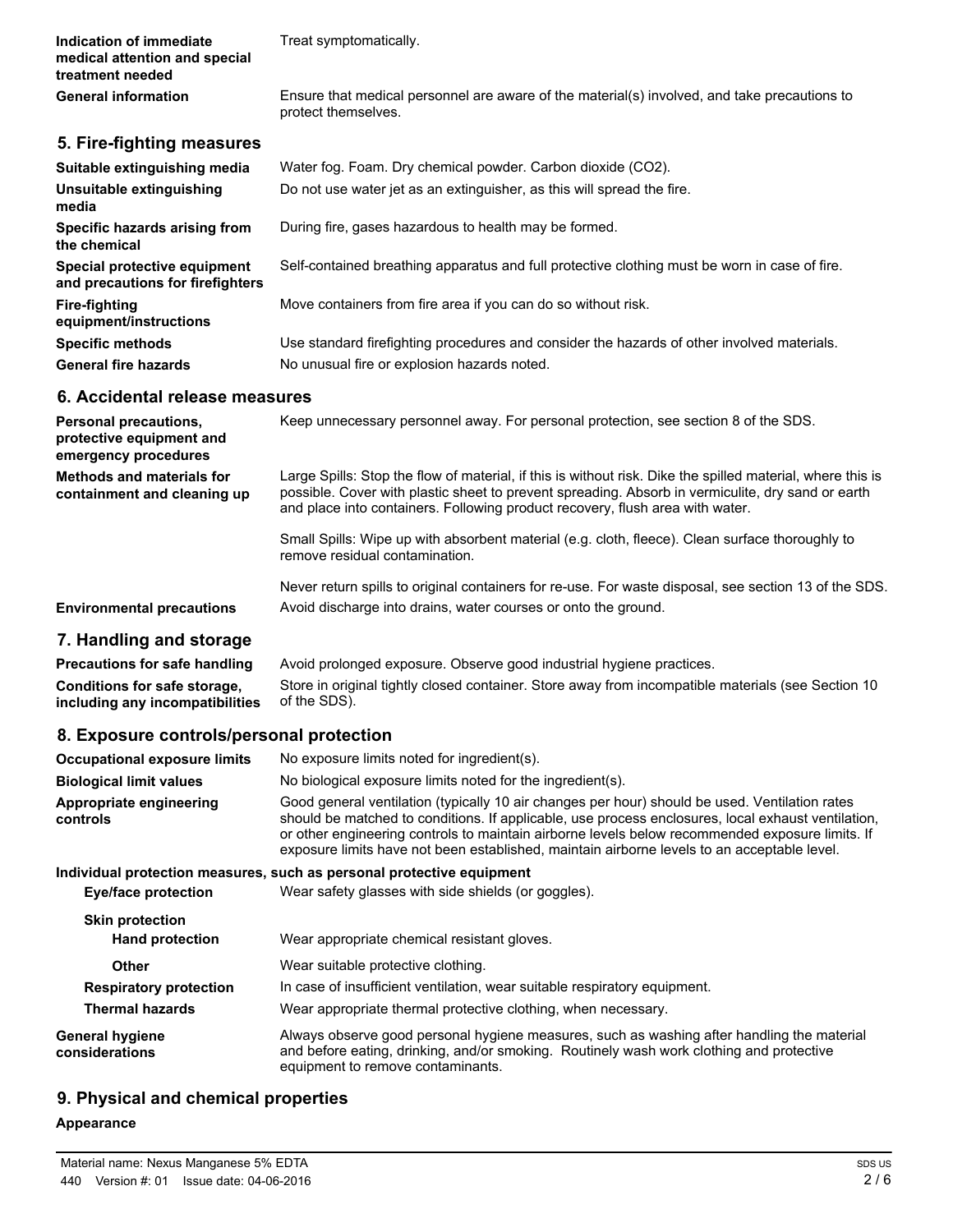| <b>Physical state</b>                             | Liquid.                                                                                       |
|---------------------------------------------------|-----------------------------------------------------------------------------------------------|
| Form                                              | Liquid.                                                                                       |
| Color                                             | Light pink. to. Light orange                                                                  |
| Odor                                              | Slightly. Ammoniacal.                                                                         |
| <b>Odor threshold</b>                             | Not available.                                                                                |
| рH                                                | $6 - 8$                                                                                       |
| Salt-Out / Crystallization Temp                   | Not available.                                                                                |
| Melting point/freezing point                      | Not available.                                                                                |
| Initial boiling point and boiling<br>range        | $>$ 212 °F ( $>$ 100 °C) estimated                                                            |
| <b>Flash point</b>                                | Not available.                                                                                |
| <b>Evaporation rate</b>                           | Not available.                                                                                |
| Flammability (solid, gas)                         | Not available.                                                                                |
| Upper/lower flammability or explosive limits      |                                                                                               |
| <b>Flammability limit - lower</b><br>(%)          | Not available.                                                                                |
| <b>Flammability limit - upper</b><br>(%)          | Not available.                                                                                |
| Explosive limit - lower (%)                       | Not available.                                                                                |
| Explosive limit - upper (%)                       | Not available.                                                                                |
| Vapor pressure                                    | 0.00001 hPa estimated<br>< 0.0000001 kPa at 25 °C                                             |
| Vapor density                                     | Not available.                                                                                |
| <b>Relative density</b>                           | 1.18 - 1.2 g/cm3 (@ 68 degrees F)                                                             |
| Solubility(ies)                                   |                                                                                               |
| Solubility (water)                                | 100 %                                                                                         |
| <b>Partition coefficient</b><br>(n-octanol/water) | Not available.                                                                                |
| <b>Auto-ignition temperature</b>                  | Not available.                                                                                |
| <b>Decomposition temperature</b>                  | Not available.                                                                                |
| <b>Viscosity</b>                                  | Not available.                                                                                |
| <b>Other information</b>                          |                                                                                               |
| <b>Density</b>                                    | 1.18 - 1.20 g/cm3 (@ 68 degrees F)                                                            |
| <b>Molecular formula</b>                          | C10H12MnN2O8.2NH4                                                                             |
| <b>Percent volatile</b>                           | 61.6 % estimated                                                                              |
| pH in aqueous solution                            | 6 - 8 (2% solution)                                                                           |
| Pounds per gallon                                 | 9.84 - 9.96 (@ 68 degrees F)                                                                  |
| 10. Stability and reactivity                      |                                                                                               |
| <b>Reactivity</b>                                 | The product is stable and non-reactive under normal conditions of use, storage and transport. |
| <b>Chemical stability</b>                         | Material is stable under normal conditions.                                                   |
| <b>Possibility of hazardous</b><br>reactions      | No dangerous reaction known under conditions of normal use.                                   |
| <b>Conditions to avoid</b>                        | Contact with incompatible materials.                                                          |
| Incompatible materials                            | Strong oxidizing agents.                                                                      |
| <b>Hazardous decomposition</b><br>products        | No hazardous decomposition products are known.                                                |
| 11. Toxicological information                     |                                                                                               |

## **Information on likely routes of exposure**

| Ingestion         | Expected to be a low ingestion hazard. |  |
|-------------------|----------------------------------------|--|
| <b>Inhalation</b> | Prolonged inhalation may be harmful.   |  |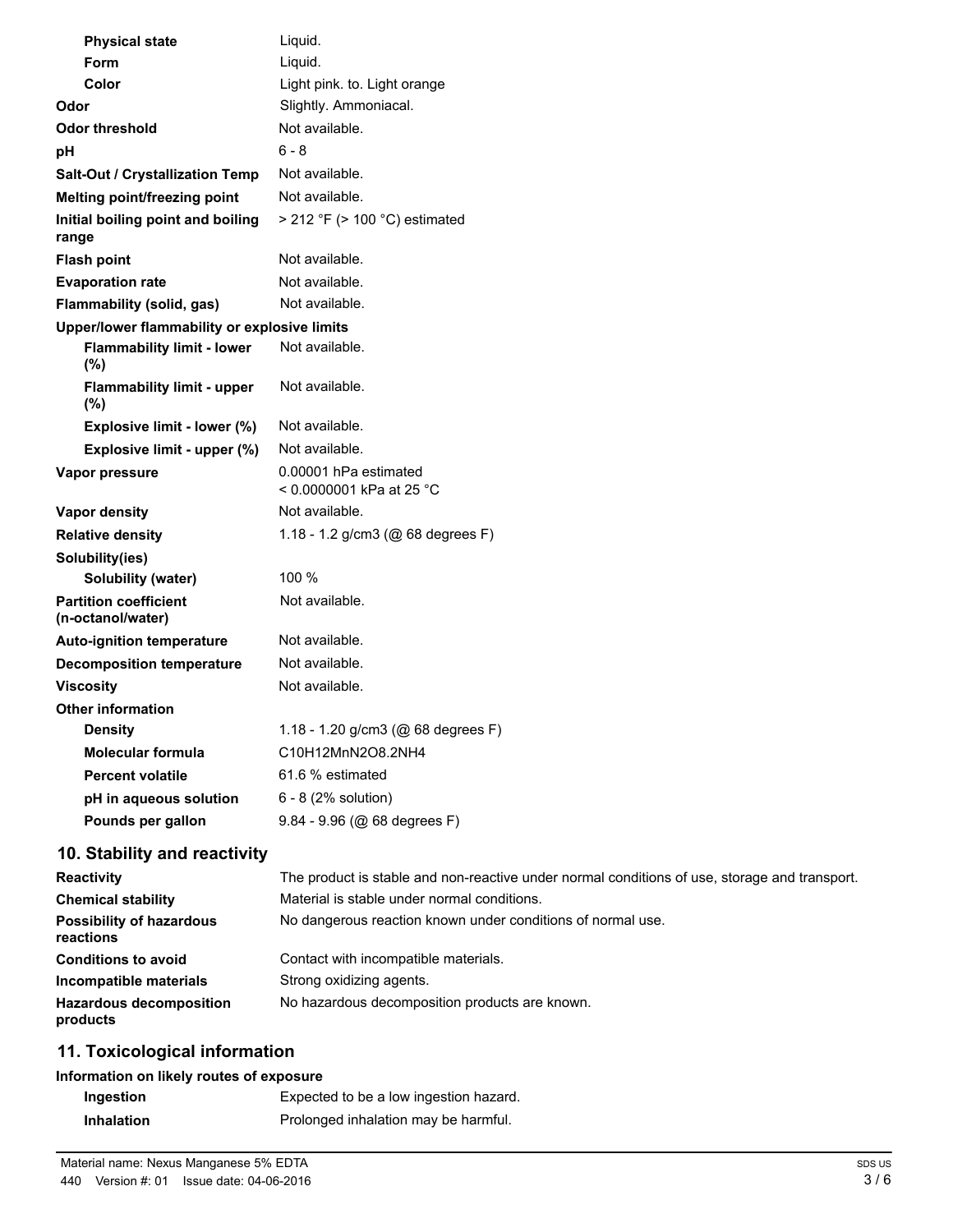| <b>Skin contact</b>                                                                | No adverse effects due to skin contact are expected.                                                                |
|------------------------------------------------------------------------------------|---------------------------------------------------------------------------------------------------------------------|
| Eye contact                                                                        | Direct contact with eyes may cause temporary irritation.                                                            |
| Symptoms related to the<br>physical, chemical and<br>toxicological characteristics | Direct contact with eyes may cause temporary irritation.                                                            |
| Information on toxicological effects                                               |                                                                                                                     |
| <b>Acute toxicity</b>                                                              | Not available.                                                                                                      |
| <b>Skin corrosion/irritation</b>                                                   | Prolonged skin contact may cause temporary irritation.                                                              |
| Serious eye damage/eye<br>irritation                                               | Direct contact with eyes may cause temporary irritation.                                                            |
| Respiratory or skin sensitization                                                  |                                                                                                                     |
| <b>Respiratory sensitization</b>                                                   | Not available.                                                                                                      |
| <b>Skin sensitization</b>                                                          | This product is not expected to cause skin sensitization.                                                           |
| <b>Germ cell mutagenicity</b>                                                      | No data available to indicate product or any components present at greater than 0.1% are<br>mutagenic or genotoxic. |
| Carcinogenicity                                                                    | This product is not considered to be a carcinogen by IARC, ACGIH, NTP, or OSHA.                                     |
| Not listed.                                                                        | OSHA Specifically Regulated Substances (29 CFR 1910.1001-1050)                                                      |
| <b>Reproductive toxicity</b>                                                       | This product is not expected to cause reproductive or developmental effects.                                        |
| Specific target organ toxicity -<br>single exposure                                | Not classified.                                                                                                     |
| Specific target organ toxicity -<br>repeated exposure                              | Not classified.                                                                                                     |
| <b>Aspiration hazard</b>                                                           | Not available.                                                                                                      |
| <b>Chronic effects</b>                                                             | Prolonged inhalation may be harmful.                                                                                |
|                                                                                    |                                                                                                                     |

## **12. Ecological information**

| <b>Ecotoxicity</b>               | The product is not classified as environmentally hazardous. However, this does not exclude the<br>possibility that large or frequent spills can have a harmful or damaging effect on the environment. |
|----------------------------------|-------------------------------------------------------------------------------------------------------------------------------------------------------------------------------------------------------|
| Persistence and degradability    | No data is available on the degradability of this product.                                                                                                                                            |
| <b>Bioaccumulative potential</b> | No data available.                                                                                                                                                                                    |
| Mobility in soil                 | No data available.                                                                                                                                                                                    |
| Other adverse effects            | No other adverse environmental effects (e.g. ozone depletion, photochemical ozone creation<br>potential, endocrine disruption, global warming potential) are expected from this component.            |

# **13. Disposal considerations**

| <b>Disposal instructions</b>             | Collect and reclaim or dispose in sealed containers at licensed waste disposal site.                                                                                                                                   |
|------------------------------------------|------------------------------------------------------------------------------------------------------------------------------------------------------------------------------------------------------------------------|
| <b>Local disposal regulations</b>        | Dispose in accordance with all applicable regulations.                                                                                                                                                                 |
| Hazardous waste code                     | The waste code should be assigned in discussion between the user, the producer and the waste<br>disposal company.                                                                                                      |
| Waste from residues / unused<br>products | Dispose of in accordance with local regulations. Empty containers or liners may retain some<br>product residues. This material and its container must be disposed of in a safe manner (see:<br>Disposal instructions). |
| Contaminated packaging                   | Empty containers should be taken to an approved waste handling site for recycling or disposal.<br>Since emptied containers may retain product residue, follow label warnings even after container is<br>emptied.       |

# **14. Transport information**

#### **DOT**

Not regulated as dangerous goods.

#### **IATA**

Not regulated as dangerous goods.

#### **IMDG**

Not regulated as dangerous goods.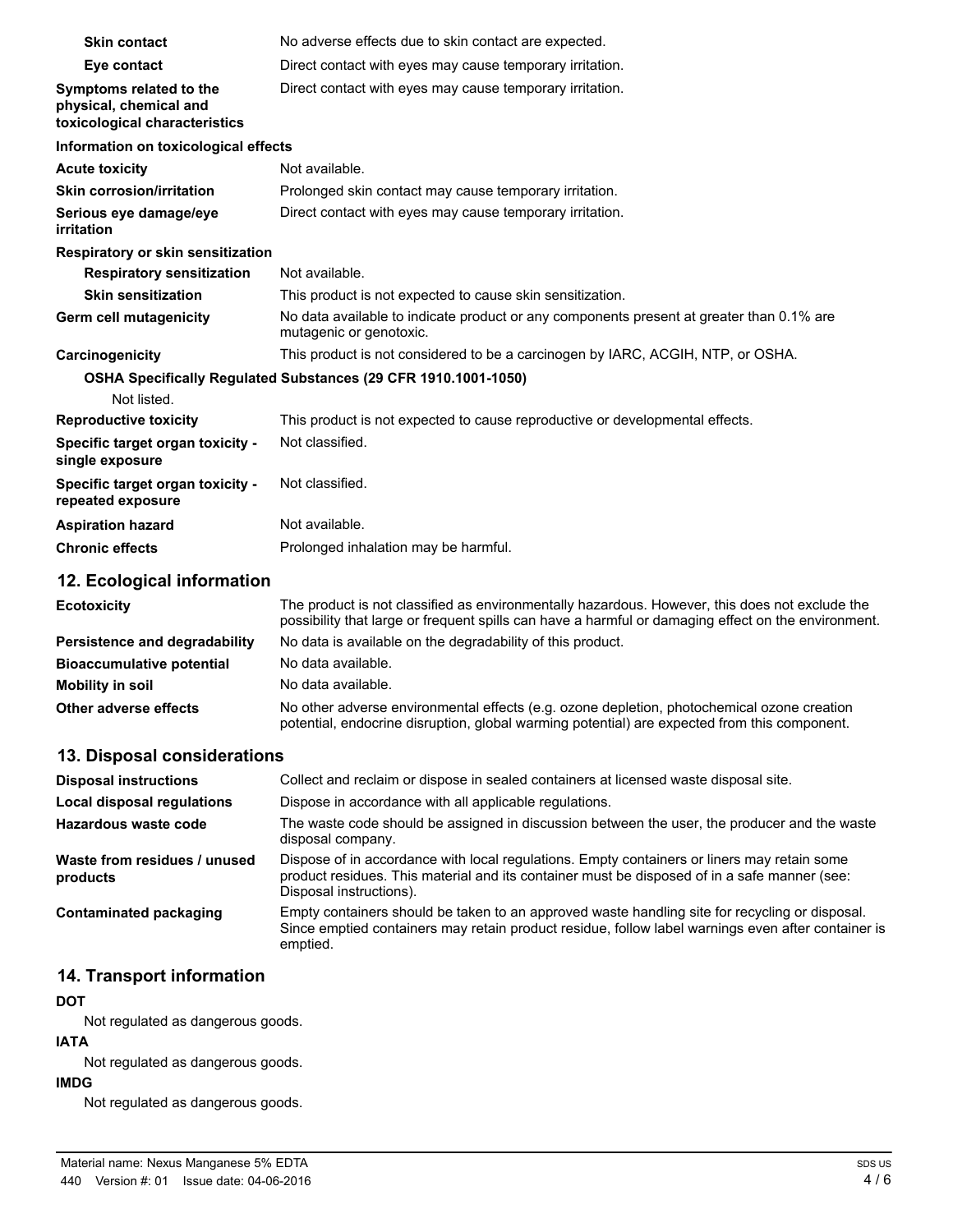| 15. Regulatory information                                              |                                                                                                                                   |                        |
|-------------------------------------------------------------------------|-----------------------------------------------------------------------------------------------------------------------------------|------------------------|
| <b>US federal regulations</b>                                           | This product is not known to be a "Hazardous Chemical" as defined by the OSHA Hazard<br>Communication Standard, 29 CFR 1910.1200. |                        |
|                                                                         | TSCA Section 12(b) Export Notification (40 CFR 707, Subpt. D)                                                                     |                        |
| Not regulated.<br><b>CERCLA Hazardous Substance List (40 CFR 302.4)</b> |                                                                                                                                   |                        |
| Not listed.<br><b>SARA 304 Emergency release notification</b>           |                                                                                                                                   |                        |
| Not regulated.                                                          |                                                                                                                                   |                        |
|                                                                         | OSHA Specifically Regulated Substances (29 CFR 1910.1001-1050)                                                                    |                        |
| Not listed.                                                             |                                                                                                                                   |                        |
|                                                                         | Superfund Amendments and Reauthorization Act of 1986 (SARA)                                                                       |                        |
| <b>Hazard categories</b>                                                | Immediate Hazard - No<br>Delayed Hazard - No<br>Fire Hazard - No<br>Pressure Hazard - No                                          |                        |
|                                                                         | Reactivity Hazard - No                                                                                                            |                        |
| <b>SARA 302 Extremely hazardous substance</b><br>Not listed.            |                                                                                                                                   |                        |
| SARA 311/312 Hazardous<br>chemical                                      | No.                                                                                                                               |                        |
| SARA 313 (TRI reporting)<br>Not regulated.                              |                                                                                                                                   |                        |
| Other federal regulations                                               |                                                                                                                                   |                        |
|                                                                         | Clean Air Act (CAA) Section 112 Hazardous Air Pollutants (HAPs) List                                                              |                        |
| Not regulated.                                                          | Clean Air Act (CAA) Section 112(r) Accidental Release Prevention (40 CFR 68.130)                                                  |                        |
| Not regulated.                                                          |                                                                                                                                   |                        |
| <b>Safe Drinking Water Act</b><br>(SDWA)                                | Not regulated.                                                                                                                    |                        |
| <b>US state regulations</b>                                             |                                                                                                                                   |                        |
| US. Massachusetts RTK - Substance List                                  |                                                                                                                                   |                        |
| Not regulated.                                                          | US. New Jersey Worker and Community Right-to-Know Act                                                                             |                        |
| Not listed.                                                             |                                                                                                                                   |                        |
|                                                                         | US. Pennsylvania Worker and Community Right-to-Know Law                                                                           |                        |
| Not listed.<br><b>US. Rhode Island RTK</b>                              |                                                                                                                                   |                        |
|                                                                         |                                                                                                                                   |                        |
| Not regulated.<br>US. California Proposition 65                         | WARNING: This product contains a chemical known to the State of California to cause cancer and birth defects or other             |                        |
| reproductive harm.                                                      |                                                                                                                                   |                        |
| <b>International Inventories</b>                                        |                                                                                                                                   |                        |
| Country(s) or region                                                    | <b>Inventory name</b>                                                                                                             | On inventory (yes/no)* |
| Australia                                                               | Australian Inventory of Chemical Substances (AICS)                                                                                | Yes                    |
| Canada                                                                  | Domestic Substances List (DSL)                                                                                                    | Yes                    |
| Canada                                                                  | Non-Domestic Substances List (NDSL)                                                                                               | No                     |
| China                                                                   | Inventory of Existing Chemical Substances in China (IECSC)                                                                        | Yes                    |
| Europe                                                                  | European Inventory of Existing Commercial Chemical                                                                                | Yes                    |